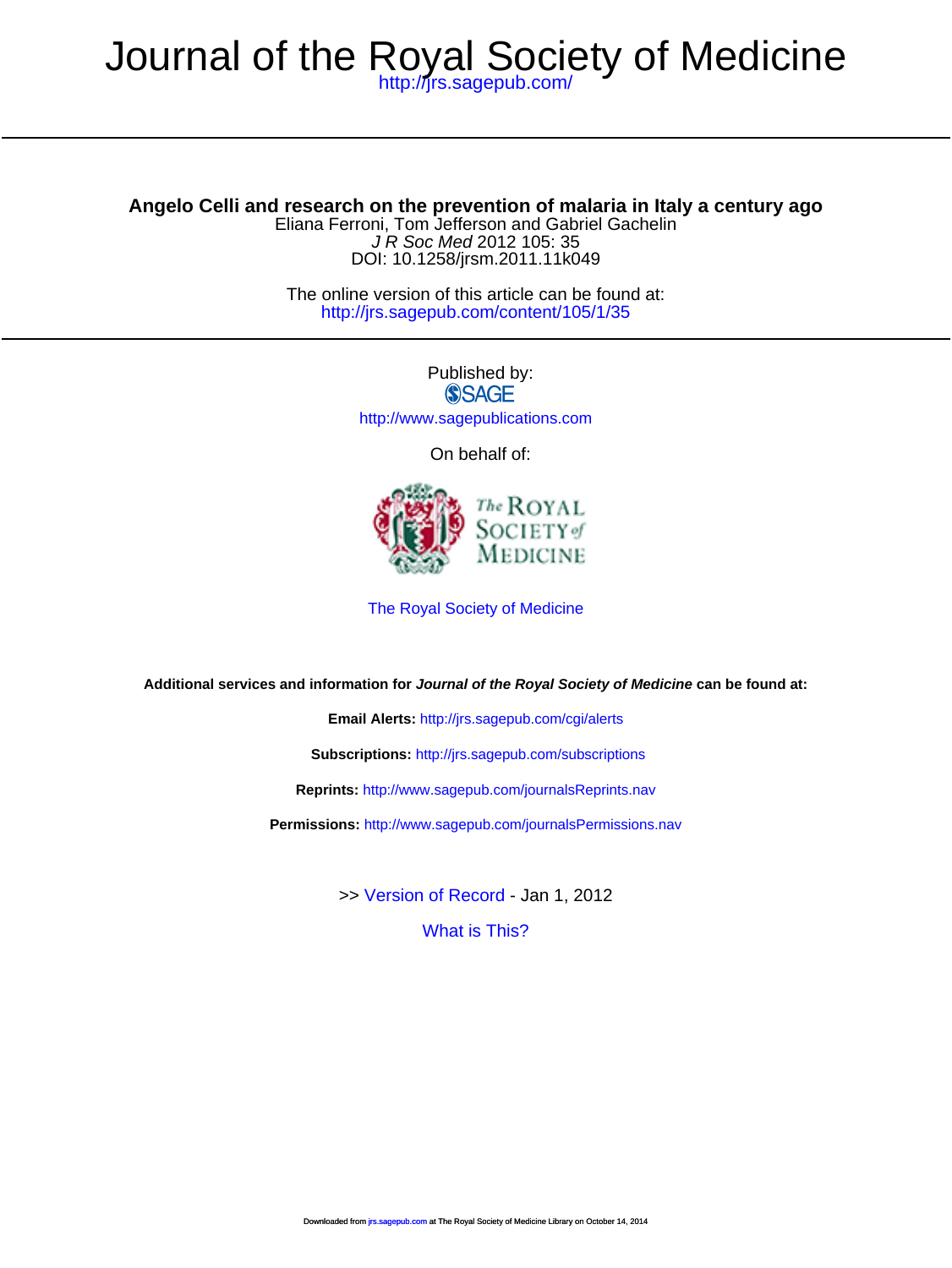### FROM THE JAMES LIND LIBRAR



# Angelo Celli and research on the prevention of malaria in Italy a century ago

#### Eliana Ferroni<sup>1</sup> • Tom Jefferson<sup>1</sup> • Gabriel Gachelin<sup>2</sup>

<sup>1</sup> Acute Respiratory Infections Group, Cochrane Collaboration, Rome, Italy <sup>2</sup>Université Paris Diderot, Sorbonne Paris Cité, Laboratoire SPHERE, Paris, France Correspondence to: Eliana Ferroni. Email: [elianaferroni@yahoo.it](mailto:elianaferroni@yahoo.it)

#### DECLARATIONS

Competing interests None declared

> Funding None

#### Ethical approval Not applicable

**Guarantor** 

EF

#### **Contributorship** All authors contributed equally

## Acknowledgements

The authors thank Rosella Del Vecchio (Library of the Sanarelli Public Health Department, Sapienza University, Rome) and Michele Catarinella (University Library of Bologna) for providing us with very useful material; and Paul Garner and Steve Lindsay for helpful comments on earlier drafts of this article. Additional material for this article is available

#### From 'seasonal and intermittent fevers' through 'mal' aria', to 'malaria'

The parasite responsible for severe malaria (Plasmodium falciparum) has recently been demonstrated to have been transmitted to humans from gorillas, $\frac{1}{2}$  a finding that substantiates an earlier hypothesis that malaria spread from monkeys to early neolithic peasants at the dawn of land cultivation.<sup>2</sup> The first written records of seasonal and/ or intermittent fevers – which are widely assumed to be malaria – are found in Sumerian, Babylonian, Assyrian, Chinese, Egyptian and Indian texts.<sup>3</sup>

In the fifth century BCE, these fevers became widespread in ancient Greece, prompting Hippocrates to investigate them and to attempt a detailed description. He tried to understand the relationship between the timing and frequency of intermittent fevers and the swelling of the spleen, as well as their relationship to where patients lived, identifying swampy areas as particularly inhospitable. These intermittent fevers affected the inhabitants of wetlands in and around ancient Rome, a situation most probably aggravated by population flows from North Africa around the time of the Punic wars.<sup>2</sup> Some classical civilizations – for example, the Etruscans – channeled water flows and drained marshes, although this may have been primarily for land reclamation.

In 1717, the Italian physician Giovanni Lancisi described factors associated with intermittent fevers and postulated that mosquitoes might have a role in transmitting them. $4$  Lancisi gave the word malaria its present medical meaning. The word began to be adopted in Italian and

English medical texts in the eighteenth century, the word itself reflecting the popular belief that malaria was caused by stagnant air ('mal'aria') rising from swampy areas.

#### Identifying the mode of transmission of malaria

Although numerous authors postulated a link between mosquitoes and malaria, no proof of this way of transmitting a disease was forthcoming until the end of the 19th century. In 1880, the French military physician Alphonse Laveran described the parasite (Plasmodium) that causes malaria, later (1907) receiving the Nobel Prize for Medicine for his discovery. The Italian pathologist Camillo Golgi (Nobel Prize 1906) studied the parasite's cycle in human blood, linking the onset of intermittent fever with the breakdown of red blood cells and the spread of parasites into the blood. After the development of a method for staining malaria parasites in blood smears, Ettore Marchiafava and Amico Bignami investigated the suspicion that different species of Plasmodium might be responsible for different clinical manifestations of the disease. This led in 1892 to the identification of Plasmodium falciparum as the species responsible for fatal cases of malaria.

Meanwhile, British researchers had shown that human filariasis and blackwater fever in cattle could be transmitted by mosquitoes and ticks. $5,6$ These observations prompted Patrick Manson to consider Lancisi's earlier and Laveran's more recent suggestion that mosquitoes might have a role in the transmission of malaria. He encouraged Ronald Ross (Nobel Prize 1902), a medical officer in the British Colonial Medical Service, to perform experiments in India to investigate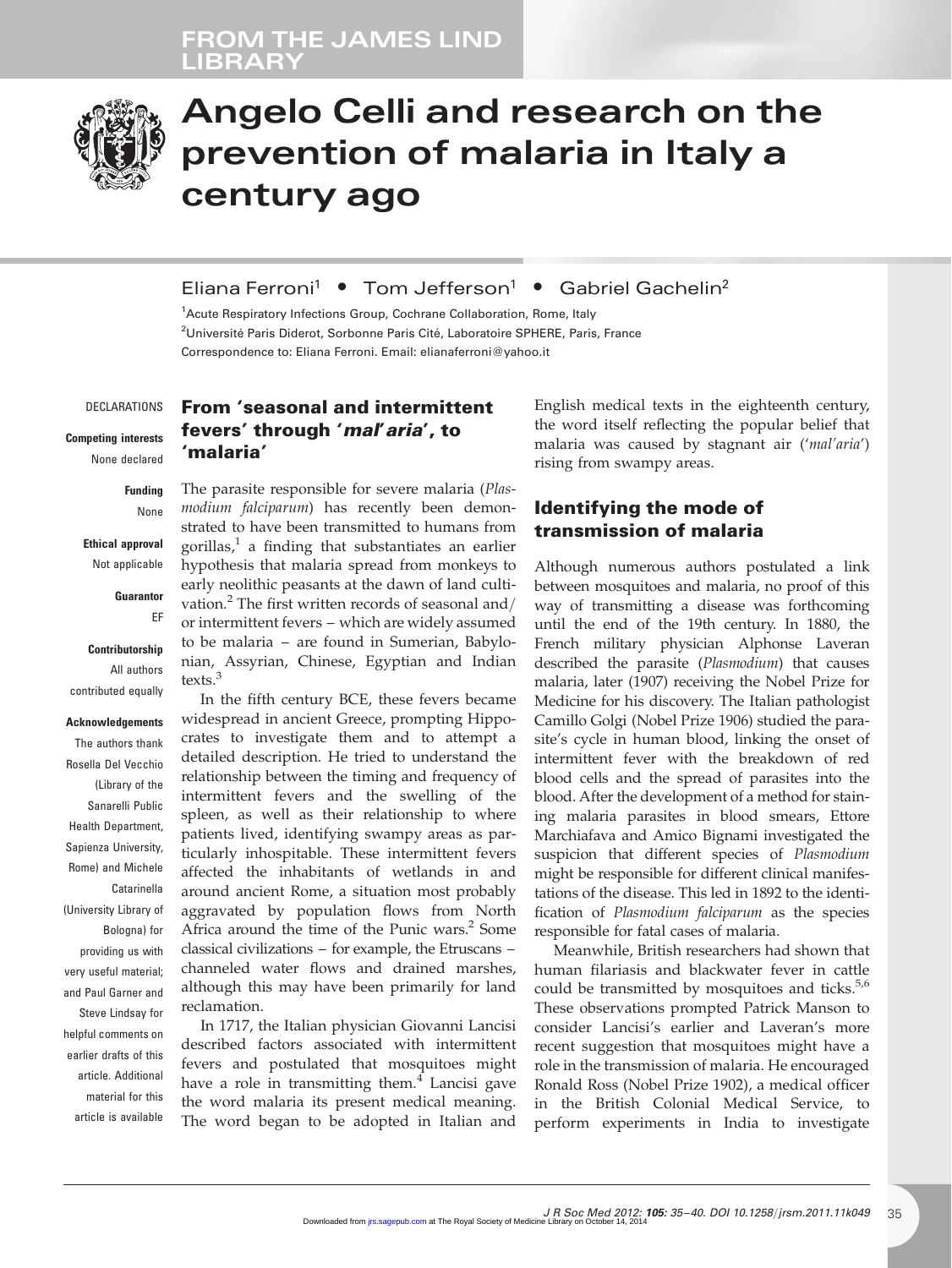from The James Lind Library website  $(mn n)$ [jameslindlibrary.org\)](http://www.jameslindlibrary.org), where it was originally published

whether malaria in birds was transmitted through mosquitoes. These studies demonstrated the development of the malaria parasite in mosquitoes, thus identifying how the disease was transmitted.

The specific species of mosquito responsible for malaria transmission to humans was discovered in Italy by Giambattista Grassi, a zoologist at La Sapienza University in Rome. Between 1898 and 1899, in collaboration with Amico Bignami and Giuseppe Bastianelli, Grassi showed that Anopheles claviger was the specific carrier of malaria in Italy, and described the development of the Plasmodium in the mosquito. Bignami and Bastianelli sent populations of infected mosquitoes to London (where there was no Plasmodium falciparum), and where Manson transmitted the infection to his son and to one of his colleagues. Manson's findings thus confirmed, on a firmer experimental basis, Grassi's earlier discovery that malaria was caused by infected Anopheles.<sup>7</sup>

These observations extended to malaria the insect vector theory of the transmission of diseases. Italy, which was already the main centre of malaria research, became the dominant place in Europe for studying the disease under field conditions, and a Society for the Study of Malaria was created there in 1898 to promote dissemination and application of the new discoveries. Over the following 15 years, more than 500 articles covering basic research and interventions to prevent and treat malaria were published in the Society's proceedings. As Bruce-Chwatt and Zulueta remarked nearly a century later:

To speak of malaria in Italy is to speak of the fundamentals in our knowledge of the disease. The Italian contribution in this field is immense. Not only is the now almost universally accepted name of the disease Italian, but the basis of the science of malariology is Italian as well. The malariologist from other lands when treading upon Italian ground can only do so with admiration and respect.<sup>8</sup>

#### Italian research on the prevention of malaria

A map showing the distribution of the disease in Italy was first published in 1882, and a nationwide census in 1887 showed that malaria was present in almost a third of the Italian peninsula. It was estimated that two million Italians (out of a population of 30 million) suffered from the disease, and that it was killing over 20,000 of them every year. Malaria affected various provinces of Italy differently: in the north (except for the Venetian coast), a mild form of the disease prevailed; in the south (including the Tuscany and Latium coasts), the disease was more severe. About 10% of the population in the south lived in permanently endemic areas, and the case fatality rate in parts of Calabria, Basilicata, Sicily and Sardinia was sometimes as high as 20-30%. Furthermore, since malaria affected the cultivation of around two million hectares of land, the economy of the south suffered badly, the disease exacting a heavy burden from the agricultural workforce. These circumstances meant that the motivation for developing and applying policies to prevent malaria were particularly strong in Italy.

At the end of the 19th century, Giambattista Grassi showed that avoiding mosquito bites conferred protection from malaria. He sent 112 volunteers to the Capaccio Plains (a malarious area in south west Italy), and protected them from mosquito bites from dusk till dawn. Only five of the protected volunteers contracted the disease, compared to all 415 members of a comparison group (method of assembly not specified) who were unprotected.<sup>9</sup> The Italian hygienist Angelo Celli, director of the Department of Hygiene at La Sapienza University in Rome was concerned by the impact of economic and social factors on health.<sup>10</sup> He noted that the mild form of malaria in the north of Italy did not prevent industrial and agricultural development there, while the more severe cases in the south impeded both economic and social development. In collaboration with physicians, engineers, farmers, and teachers, Celli proposed a variety of public health interventions, including adequate drainage and water management interventions, full local employment, and public education. He argued for combined efforts, not only against the direct causes of malaria (the parasite and mosquitoes), but also against the concomitant causes of the disease – the environmental and living conditions of the affected populations. In a book published in 1899, he recommended that malaria prophylaxis should be based on blood disinfection, patient isolation, physical protection from mosquitoes of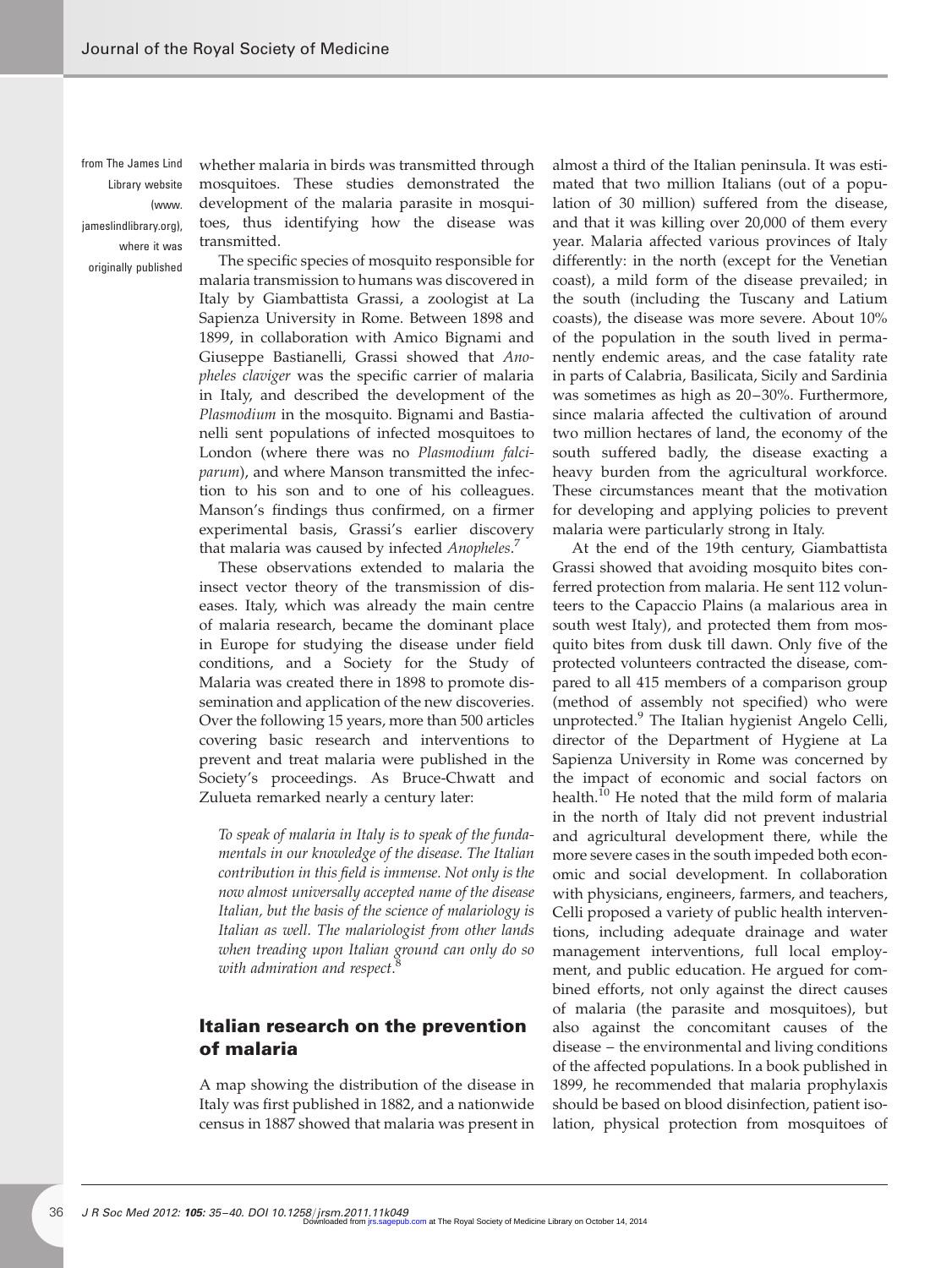exposed parts of the body and of homes, and mosquito extermination. As Celli recognized the practical difficulties of disinfecting blood (the concept of disinfecting blood was probably derived from Behring's earlier suggestion of in vivo disinfec- $\text{tion}^{11}$  and exterminating mosquitoes, he decided to concentrate on testing ways of preventing mosquito bites.

#### Angelo Celli's controlled intervention study

Celli established a research centre in Casale della Cervelletta, a small town in Latium, 8 km from Rome on the railway line to Tivoli. After an initial trial during the summer of 1899, he conducted a study in the summer of 1900 to assess the effectiveness of a package of measures to prevent malaria by preventing mosquito bites. He began by recording the numbers of malaria cases in the local railway workers and their families living near five malarious railways lines. Then, in some of the homes, he screened the porches, doors and chimneys with wire mesh and covered the windows with thick muslin. The inside walls of these homes were whitewashed, as mosquitoes appear to be repelled by reflective surfaces and also could be better seen and subsequently killed. To prevent bites at night in houses in which mosquitoes were noticed, families were told to burn special powders (probably pyrethrum, an effective insecticide). Railway workers from these homes who were working on night shifts were equipped with veiled hats similar to those used by beekeepers, and given large leather gloves to prevent mosquitoes biting them. Quinine was administered to some of these workers. None of these interventions were used in the remaining, control families. $12 - 15$ 

Celli's report<sup>16</sup> does not provide a clear account of how families were chosen for assignment to the experimental and control groups, although it gives some insights into his thinking. He describes the importance of comparing like with like in terms of exposure and outcome:

Out of similar staff with similar living conditions those who were defended by us have remained immune from fever, while the remaining exposed staff were almost all sick. It is as if in a book we

had a white page and a black page, the first would represent our protected dwellings and families, the second would represent our unprotected dwellings and families...<sup>16</sup>

However, other elements of his text make clear that experimental and control groups sometimes differed. For example, there were new and old railway dwellings along the Castelgiubileo line.

Old [dwellings] do not lend themselves to have protective modifications made, and as a consequence were left as controls. This is all the more important as old and new are located almost in alternate positions. 16

Later in the text, Celli describes a cross over in exposure and outcome which had resulted from an administrative decision by the railway company at the height of the 1900 malaria 'season':

We also observed two control episodes. On the 23<sup>rd</sup> of August, for service reasons, the family in dwelling 17 was moved. The family (made up of father, mother and son), which had always been well, was moved to the nearby dwelling 16. About a month later the mother and child became ill with fevers. The incoming dwelling 17 family ( parents and 6 offspring) had all been unwell with malaria. We immediately instituted a prolonged and plentiful quinine cure followed by a tonic cure with arsenic and iron. This family blossomed, convalescing and recovering during the height of the malaria season in a dwelling protected from the poisonous flies. Only one child who had resistant episodes is still quite weak. So that in this Castelgiubileo line, proof the new prophylaxis has been more decisive and clear than ever. 16

Celli provided detailed results in some elaborate Figures:

To provide an overview of the experiments carried out during 1899 – 1900 I have drawn tables 3– 10 where unprotected railway workers dwellings, in other words controls, are in black ink, and protected dwellings are in red ink: the respective dwellers are displayed as larger disks for adults and smaller disks for children. The disk representing the head of the family is circled and the red outline shows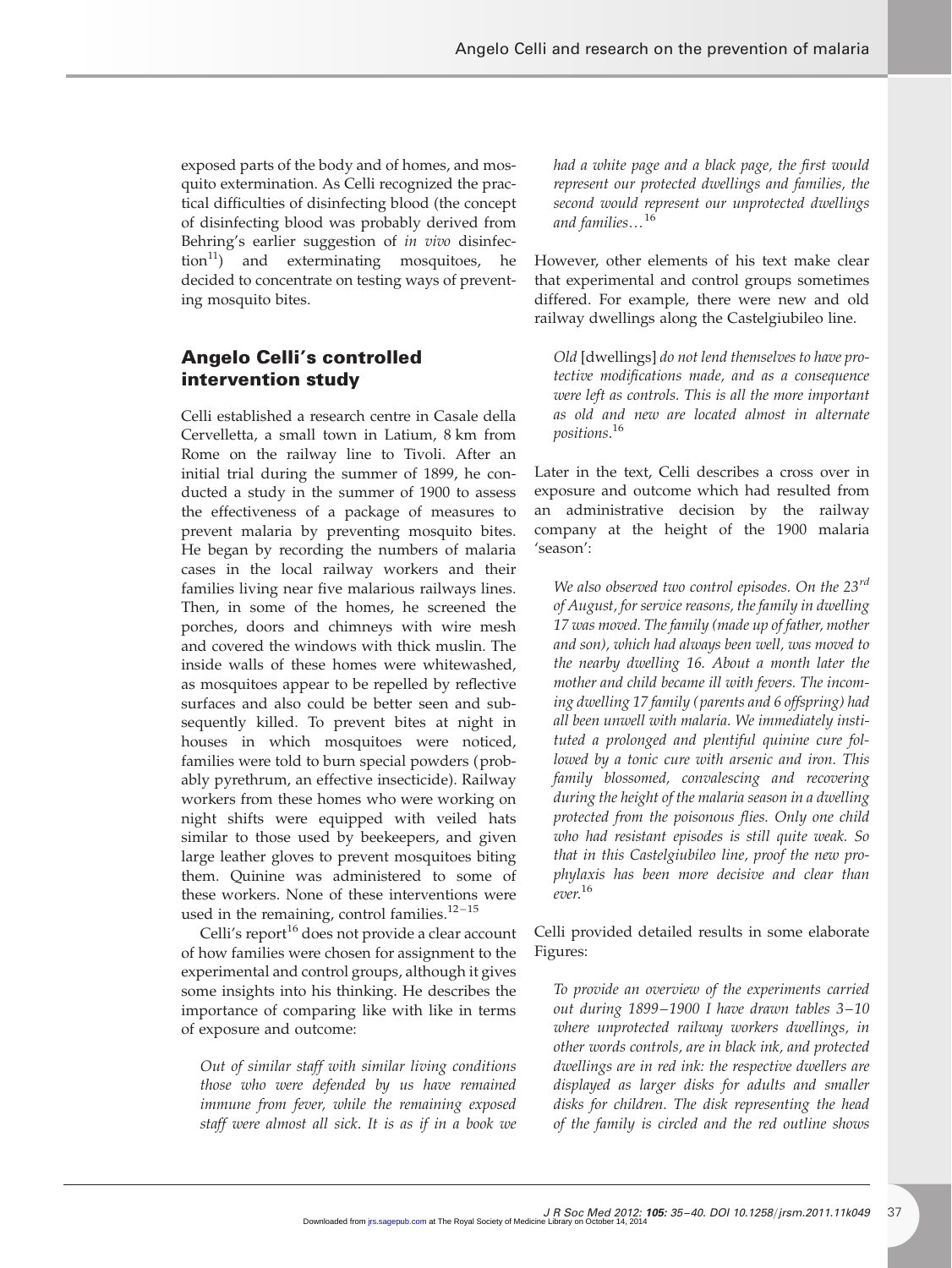those which didn't have fever and black outline those who did.<sup>13</sup>

The difference in malarial parasitic incidence was dramatic: 92 per cent of the families left unprotected contracted malaria compared to only 4% of those in the protected group (and several of this minority had ignored Celli's advice to cover themselves when outdoors) (Table 1).

For the first time since the railways had been constructed, the families of railway workers in endemic areas were able to spend the summer and autumn protected from malaria. As Celli concluded:

… For the present I wish to conclude that with the mechanical [physical] preventive treatment – protecting the houses and the exposed part of the body – a great stride has been made in the field of practice among railway hands, keepers, peasants even, in the malarial districts. The experience of recent years has been so successful that all those who acted as controls want protection during the forthcoming fever season. Now before long all houses in malarious districts will be protected against the entrance of these insects; and in this way during the day there will be no more trouble from flies and from other dirty or vexatious or injurious insects; at night there will no longer be the inconveniences and the evil results of the mosquito. And in all low, hot, moist places where myriads of insects of all kinds thrive, the mechanical [physical] protection against their invasion will become the best of all preventive rules against malaria and against other diseases.<sup>16</sup>

| Table 1                                                                   |                                                 |               |                                    |                    |
|---------------------------------------------------------------------------|-------------------------------------------------|---------------|------------------------------------|--------------------|
| <b>Effect of physical anti-mosquito measures for preventing malaria</b> * |                                                 |               |                                    |                    |
| Railways lines                                                            | Persons (n)<br><i>(Intervention)</i><br>houses) | Cases<br>(% ) | Persons (n)<br>(Control<br>houses) | $\text{Cases}(\%)$ |
| Prenestina -<br>Salone                                                    | 52(8)                                           | 2(3.8)        | 18(3)                              | 16 (88.9)          |
| Castegiubileo                                                             | 57(7)                                           | 0             | 51(8)                              | 44 (86.3)          |
| Pontegalera                                                               | 35(5)                                           | 3(8.6)        | 53 (10)                            | 49 (92.4)          |
| Anzio                                                                     | 8(2)                                            | 0             | 58 (10)                            | 55 (94.8)          |
| Terracina                                                                 | 29(4)                                           | 2(6.9)        | 37(8)                              | 36 (97.3)          |
| <b>Total</b>                                                              | 181 (26)                                        | 7(3.9)        | 217 (39)                           | 200 (92.2)         |
| *Table based on data in Celli <sup>13</sup>                               |                                                 |               |                                    |                    |

The difference between treated and untreated families in Celli's study was impressive, but Patrick Manson<sup>7</sup> was concerned that physical protection was not the only way in which the protected families had differed from control families. His concerns about possible biases had led him previously to repeat Grassi's experiment of malaria transmission using the malaria infected anopheles brought to London.<sup>7</sup> Although he had been impressed by the results of Celli's 1899 study, he was concerned that, in addition to physical measures of protection, some workers had been prescribed quinine.

This led Manson to conduct a smaller controlled experiment in Italy in 1900, concurrently with Celli's main study. He sent five people from the UK to live in wooden huts that he had had constructed in England, shipped to Italy, and then erected in Fiumaroli, in the countryside around Rome. The only protection against malaria afforded to the volunteers was mosquito netting – wire mesh screens on the doors and windows of the huts, and muslin nets around the beds. Quinine was not administered.<sup>7</sup> None of the five volunteers contracted malaria, unlike their neighbours, who did. This could reasonably be taken as a further demonstration that these simple practices could help prevent malaria effectively. By withholding quinine, Manson's experiment provided the additional control needed to exclude possible bias due to the drugs used in addition to protective clothing by the night workers in Celli's study.

Manson's paper in the British Medical Journal presents results confirming Grassi's findings but does not mention Celli's research. It is dated 29 September 1900; Celli's conclusions are dated 19 October 1900. These two important reports were thus made public – in different languages – at the same moment. A translation of Celli's report was published in The Lancet on 1 December 1900.<sup>17</sup>

#### The use of physical protection against mosquitoes

The use of physical protection against mosquitoes and other flies has a history that antedates Grassi, Manson and Celli by a long time. Muslin and bednets had been used for centuries as physical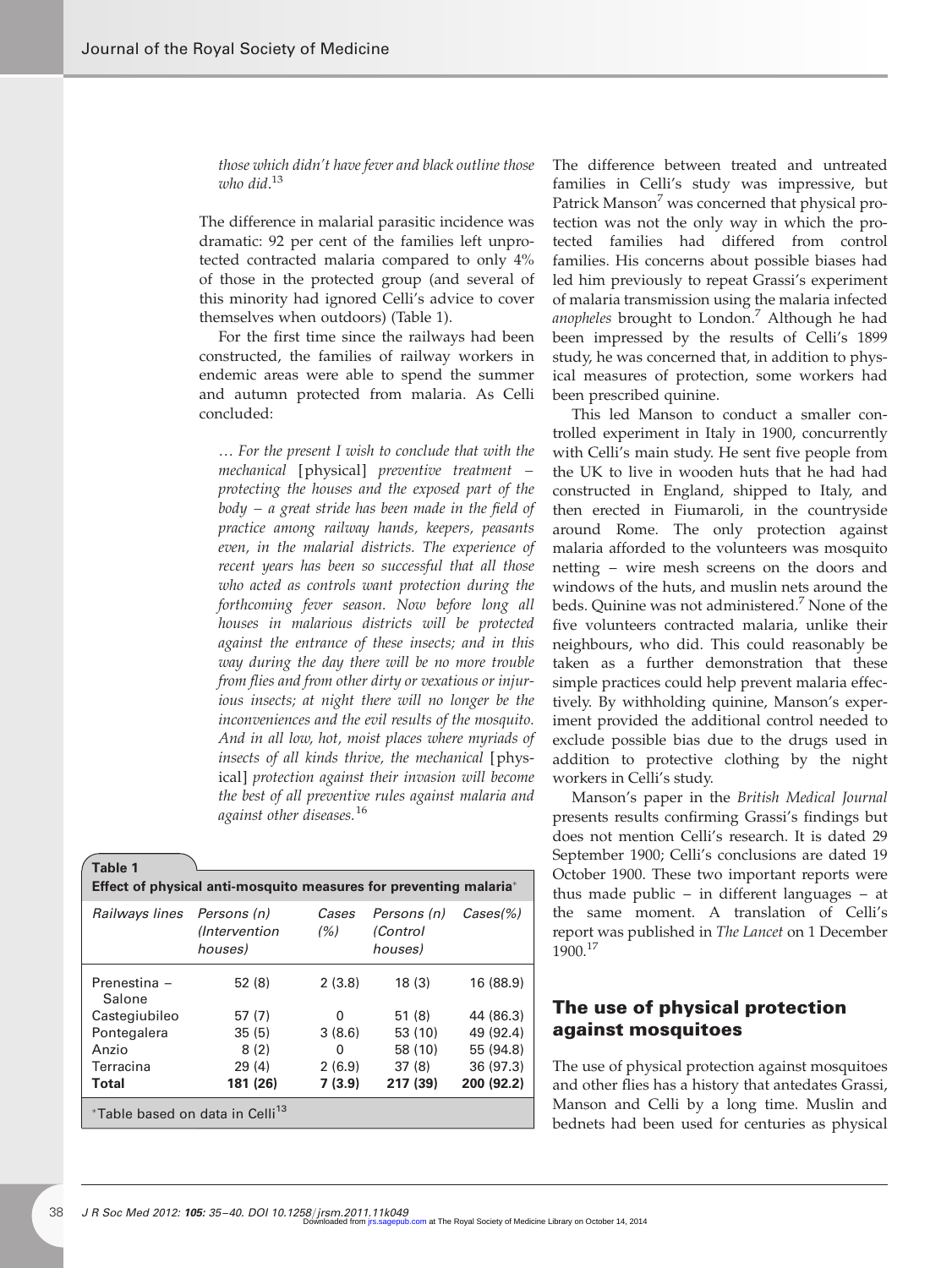protection of individuals and houses, and wire gauze has been proposed as a protection against flies in general and mosquitoes in particular for at least two centuries. In general, these measures were not promoted for protection against any specific diseases, although a brief note in the Encyclopaedia Americana in 1835 reports that a doctor in Connecticut had proposed using wire gauze to isolate houses and protect their inhabitants against malaria. After the manufacture of wire gauze had been industrialized and costs had fallen, particularly after the 1830s, its use became increasingly widespread. By the end of the 19th century, it was being used widely in the south of France to protect people and food from flies, and US patent records confirm its popular use to protect inhabited areas and people against mosquitoes.

The insect vector theory of disease transmission which was developed at the end of the 19th century, provided a medical rationale for an already widely accepted use of physical protection, initially against yellow fever, specifically. In the 1880s, in Cuba, Carlos Finlay recommended using physical measures as a barrier to the mosquitoes that he assumed were transmitting vellow fever.<sup>18</sup> There is no evidence that his recommendations were adopted during the 1880s, but in 1899-1900 physical protection was introduced at the Hospital Las Animas in Habana (as discussed by Juan Guiteras at the 1st International Sanitary Conference of American Republics, in Washington DC, on 2-5 December 1902). At more or less the same time, in Brazil, the Sao Sebastian Hospital in Rio de Janeiro, which specialized in the treatment of yellow fever, introduced similar equipment. Wire gauze caging (named Marchoux' chambers after 1903) soon spread from Latin America to the French Antilles and Senegal to protect people at risk of yellow fever, and was extended to Algeria in 1902, to protect railway workers against malaria.

A few months before Celli's principal report had been published, the use of wire gauze for physical protection against malaria was added to the British Pharmacopoeia, and an English summary of Celli's work was produced in February 1901 'By command of CH Harley Moseley, Acting Colonial Secretary', for distribution throughout the British Empire.<sup>14</sup> The Italian experience led to widespread screening of homes against mosquitoes in malarious areas, not only in Italy, but around the world.<sup>15</sup>

In spite of this enthusiastic promotion, physical measures to prevent malaria received less attention than Celli's pioneering evaluations suggest they deserved. The reasons are complex. Physical barriers are certainly more difficult to install and maintain than alternative approaches, like insecticide spraying, for example. There may also be socially and culturally unacceptable. Celli noted that attempts to implement these public health interventions sometimes met with 'apathy, ignorance, and prejudice', and that some people commented that they 'were not wild animals and did not want to sleep in cages'.<sup>19</sup> Furthermore, some Italian peasants distrusted medical doctors and the quinine used to treat malaria: they considered traditional folk medicine superior.

Within a few years of Celli's reports, however, physicians responsible for health policies (and possibly patients and the public as well) began to think in terms of drugs and vaccines for preventing malaria. As early as the 1920s and 1930s, attention had started to switch to mass medication with commercially attractive synthetic antimalarial drugs, not only in Italy,  $20,21$  but in many other countries as well.<sup>22</sup>

The physical protection measures against mosquito bites to prevent malaria which Grassi, Manson and Celli pioneered over a century ago remain as important today as they were then.<sup>23,24</sup> As recently as 2009, a randomized trial showed that house screening reduces anaemia in children, an important finding because anaemia is the main cause of malaria deaths in children under two years old.<sup>25</sup> Indeed, Celli's combined strategy against malaria can be considered an early manifestation of the Integrated Vector Management adopted by the World Health Organization (WHO) today for the control of vector borne diseases.<sup>26,27</sup>

- 1 Liu W, Li Y, Learn GH, et al. Origin of the human malaria parasite Plasmodium falciparum in gorillas. Nature 2010;467:420 – 5
- 2 Packard RM. The making of a tropical disease. A short story of malaria. Baltimore, MD: Johns Hopkins University Press, 2007
- 3 Givigliano GP. Land and malaria in the Brutii. International Journal of Anthropology 1998;3–4:181 –94
- 4 Lancisi G. Noxiis Paludum Effluviis (On the Noxious Effluvia of Marshes). Rome 1717